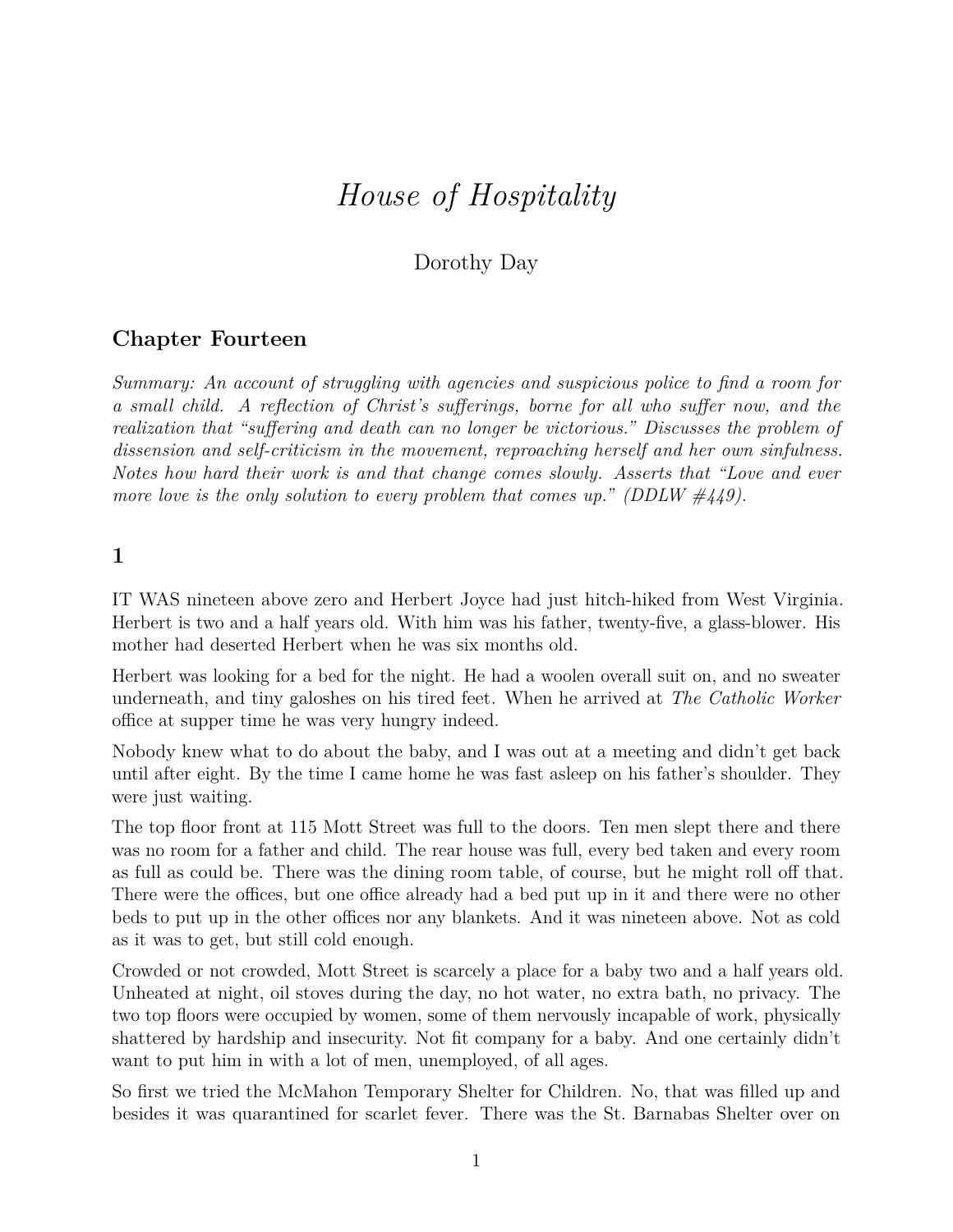Mulberry Street, also temporary, so we tried them, and the matron there told us there was a bed. We walked the ten or twelve blocks to get there and found that there had been a mistake. They were quarantined there too, with dysentery. We should try the Foundling, they said.

During this time there had been a policeman who had been assisting us in our search, very friendly and sympathetic, anxious to help us though he assured us that New York wanted no transients, least of all transients with babies.

Once before the Foundling Hospital had helped us when Margaret had gone to the hospital with arthritis. The hospital had taken in her baby and afterwards had boarded it out. So we went with confidence to the Foundling Hospital. There was a subway right at the door of St. Barnabas which let us out practically at the door of the Foundling, so the journey was not so bad. But once there we had to wait and be questioned. By this time it was after nine.

The nurse in charge took our names, the details in regard to the baby, the father, the mother, our interest in the case.

"How long would we wish the baby kept?" she asked. "A few weeks, until we could find a place to board the baby so the father could find work," we told her. *The Catholic Worker* could put up the father, but it was the baby that needed special care.

The nurse left to speak to the sister in charge and came back with word that we were to go around the corner to the police station on Sixty-seventh Street. I don't remember what she said, but my understanding was that this was a formality to be gone through and being quite used to the ways of charity organizations and the efficiency that demanded that the recipient of charity be made to go through as many inquiries and as much red tape as possible, regardless of the immediate need, we remained patient. After all the baby was asleep. The father might be tired of carrying the sleeping young one–all the way from West Virginia where he should have remained, of course, and lived on the ten dollars a month the relief allowed him–but he had to put up with it. Every one was only too happy the baby was not awake and crying.

So we went to the station house, bare, drab and inhospitable. It was some time before the desk sergeant could give us any attention. He had to talk to a landlord who was having trouble with drain pipes or something. A man of property, worthy of attention. He had to talk to another policeman about getting a woman drug addict over to Bellevue. He seemed to be stalling, meditating over our case for a while when he had finished these two cases. Finally he called the Foundling. We heard his end of the conversation, but not the other.

"What do you want me to do about it?" he wanted to know.

"O, you want me to investigate! Well, I don't blame you, they look fishy to me."

This was hard to understand. Mr. Joyce might have looked fishy, and so might I, but after all, it was hard to see what there was fishy about the baby who needed a bed.

We were questioned some more. We were taken upstairs and questioned some more. We sat in a room with a detective who was finger-printing some men, next to a room where some women were being held, and the questions went on. Perhaps we were not technically being held by the police, but in effect we were. We were questioned separately and together.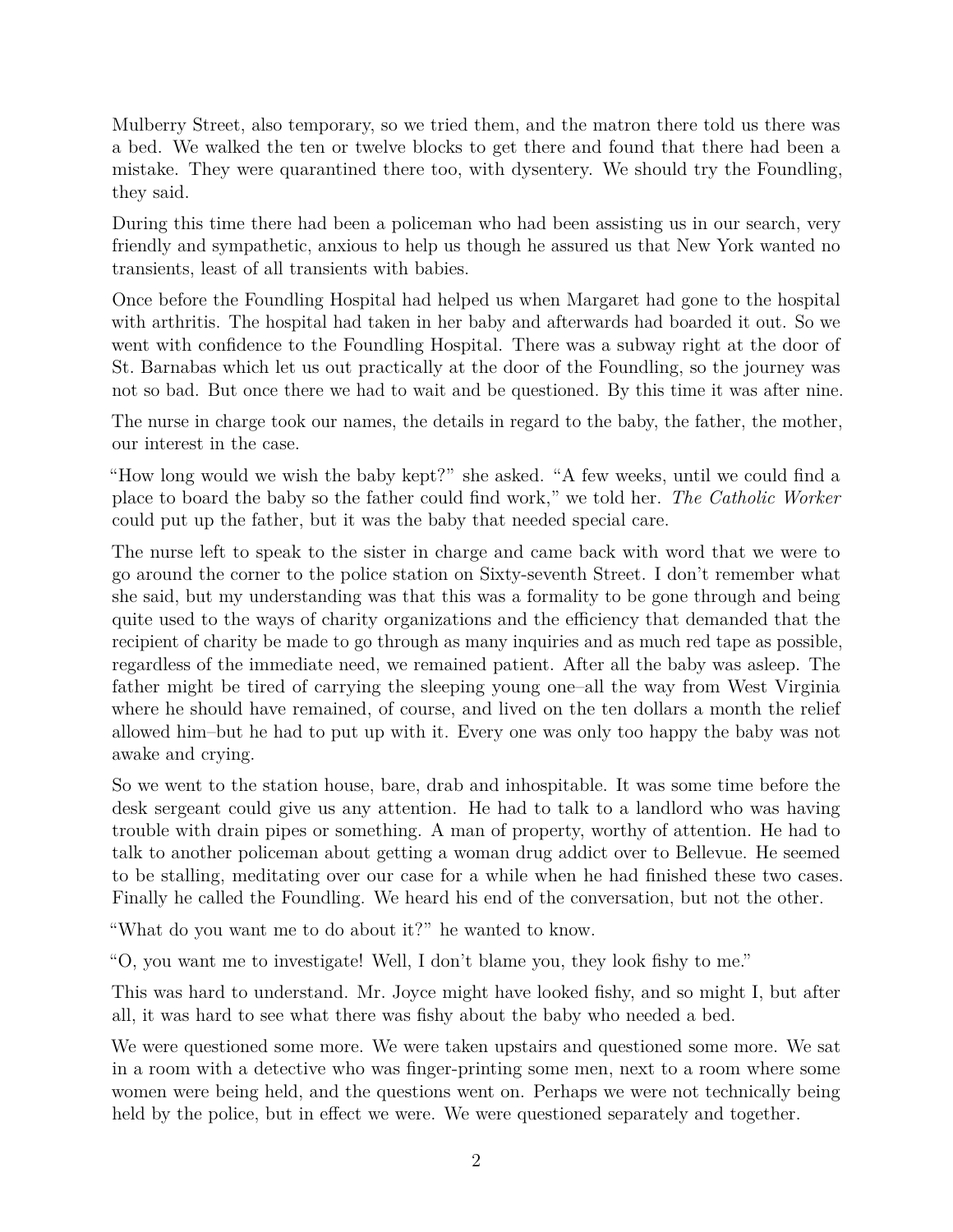It was suggested that I had been wandering around the country with Mr. Joyce and the baby. This contribution to the case was made by the detective who alternately sneered at us and at the Catholic Charities, who had not taken care of the case though he donated his money to them. He remarked on this many times.

What had complicated the whole case was that Bernard had come to us in California, to our Los Angeles headquarters, when his wife had deserted him. There after much red tape, which took days, the baby was taken care of for a time and finally Bernard was sent back to West Virginia.

The fact that we had been concerned in his case before made the police confident that we were partners in his delinquency in running away from his ten dollar a month allowance in West Virginia. They distorted the story in their ugly imaginations and insinuations until it looked as though the charges were to be made against us of vagrancy, adultery, kidnapping and a few other sins and crimes. During the long hours we sat in the police station–and we were there until after midnight–the only response the Lieutenant made to the problem was sneers and suspicion. The detective upstairs was even worse.

Finally after hours of pondering on the part of the Lieutenant an ambulance doctor walked in, much to our surprise. He picked up the sleeping child, and, to our alarm and astonishment, examined the baby who refused to wake up and then handed him back to us.

"Nothing wrong with that baby," he said. We knew that before.

The intern was from the Flower Hospital, and being just a plain man he had a simple solution. "I'll say the baby is an undiagnosed case and bring him over to the hospital," he said. "He'll at least have a bed for the night."

"Then I'll have to arrest the father for vagrancy just to see that he doesn't desert him," the police decided. "And tomorrow the case will come up in the courts and they'll both be shipped back to West Virginia. We have enough problems of our own."

But this didn't seem any solution for us, so this idea was abandoned.

And then finally, after these hours of pondering, the great police department of the City of New York gave up. We had to take the baby back to Mott Street to find a bed for him there. The only contribution to our problem was that we were escorted back in the patrol wagon, and I am not yet decided whether we had this escort out of desire for our comfort or in order that the police might find out whether we really had a House of Hospitality.

In the wagon, our escort policeman was most sympathetic.

"It's a hard, cruel world," he said sadly.

We agreed.

"You've done wrong, young man, but still I can sympathize with your wanting to keep the child with you."

We were glad for his sympathy. He was a kindly man and he gave Bernard a dollar for the baby.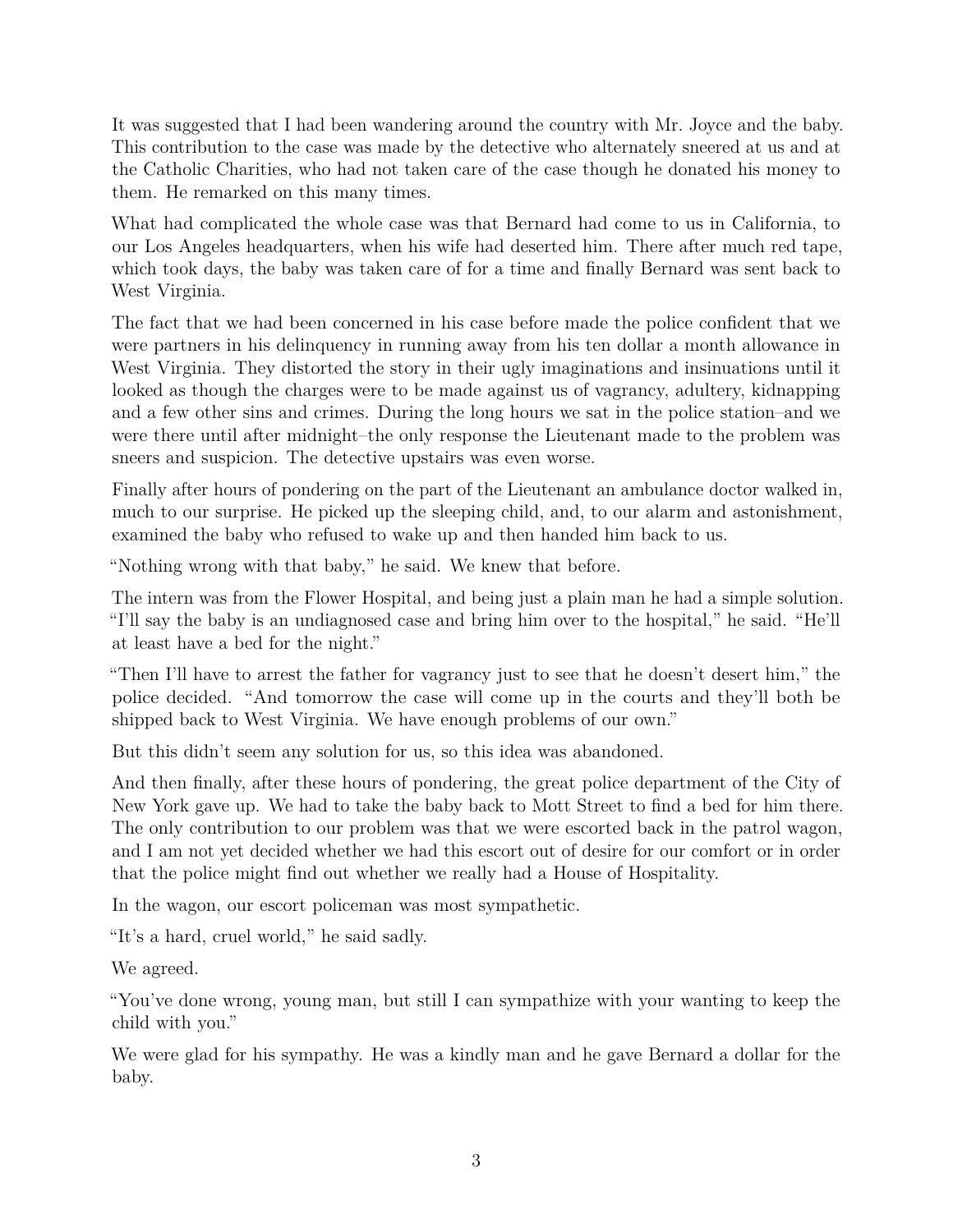He helped us out carefully, escorted us to the rear tenement which we call home, and even insisted upon going upstairs. By this time I had decided on a solution. It would have saved us lots of time and worry if I had decided on it before.

We put the baby and the young father in my room where there are two single beds, and we woke up Teresa, aged twelve, and she and I went to a neighbor's apartment to sleep on the floor. (Our friend had one blanket on her bed that night and we had two, one under and one over us.) The next day we sent Bernard and Herbert, the baby, down to the farm at Easton to save them from being shipped back to West Virginia.

"I'm not a bum," Bernard had said sadly that evening. "I worked for three years in West Virginia until I got laid off and when I went to California, I went because I had a job there which lasted a year. This last summer I worked six months and I'm looking for work now, but I want to keep my baby."

## **2**

"And they came to a farm called Gethsemene . . . And Jesus said to them, 'My soul is sorrowful even unto death; stay you here and watch.'

"And when He had gone forward a little He fell flat on the ground. And He prayed that if it might be, the hour might pass from Him . . . And being in agony, He prayed the longer. And His sweat became as drops of blood trickling down upon the ground."

Strangely enough there are objections and criticisms made by unbelievers in regard to the sufferings of Christ. There are some who believe that it is pathological and morbid to dwell on the agony of our Lord. There are others who say that there have been other martyrs who have suffered greater torments, and they cite cruel sufferings, sufferings that were prolonged for hours and even days, as in the case of the Jesuit martyrs here in New York state.

They cite the sufferings of little children, beaten, starved, crying in a premature and horrible despair, and they say with Ivan Karamazov that "the whole world of knowledge is not worth that child's prayer to 'dear kind God,' who does not seem to hear it."

They lose sight of the fact that in the Agony in the Garden, Christ took upon Himself the sins of the world and the sufferings due to those sins.

He withdrew from His friends and disciples. The three He had with Him slept (for their eyes were heavy). But even if they had been with Him, He would have suffered all the desolation and the loneliness and the utter desertion that anyone has ever suffered in all ages. He suffered not only the despair of one but of countless millions. The accumulated woe of all the world, through all the centuries, He took upon Himself. Every sin that was ever committed, that ever was to be committed, He endured the guilt of it. In His humanity, He was the I.W.W. who was tortured and lynched out in Centralia and Everett, and He likewise bore the guilt of the mob who perpetrated the horror on their victim. There was never a Negro fleeing from a maniacal mob whose fear and agony and suffering Christ did not feel. He Himself, in the person of the least of His children, has been hanged, tortured, afflicted to death itself, and He has at the same time been the one who has borne the guilt of the evil done. "Him,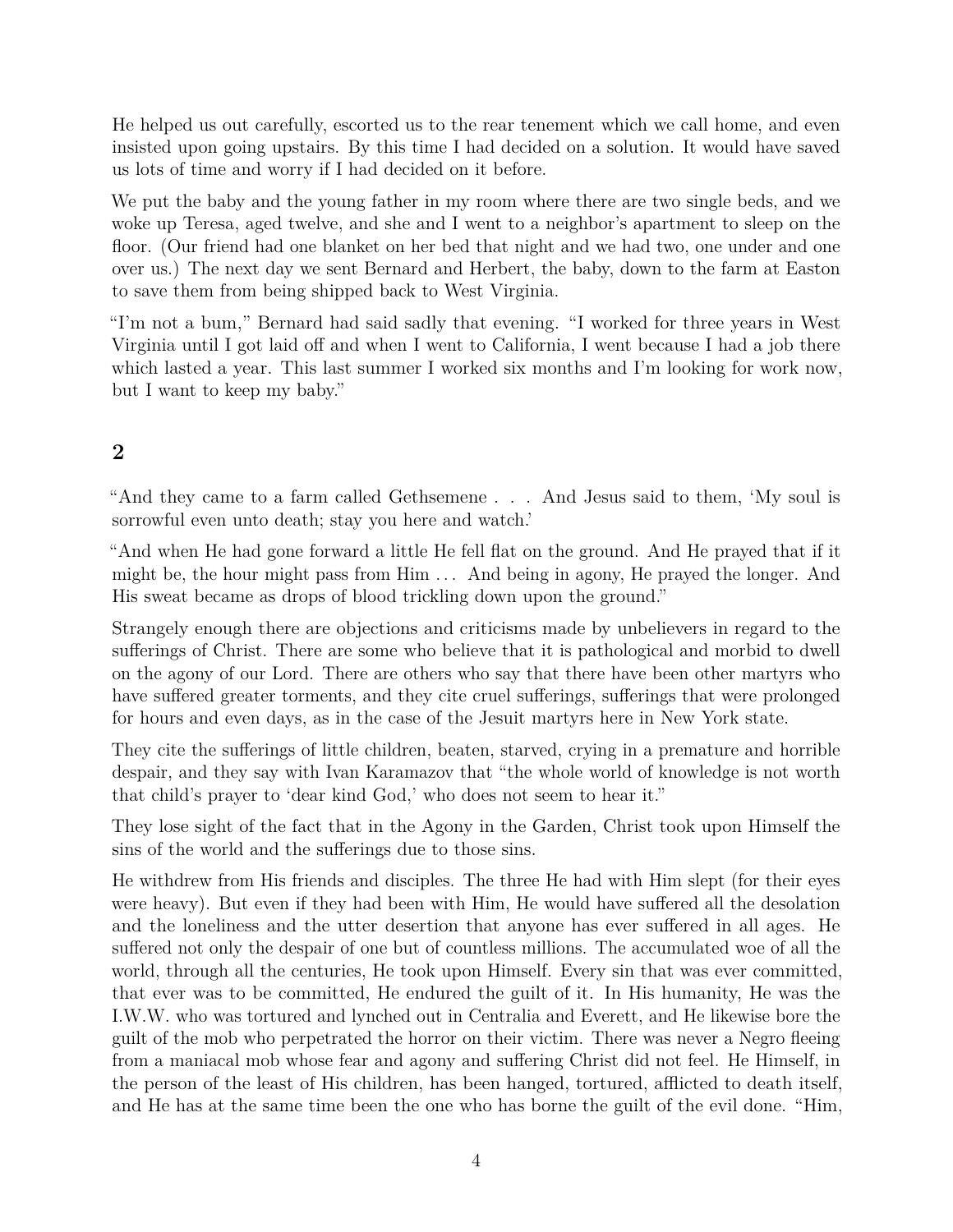that knew no sin, for us He hath been made sin." He has suffered long years of imprisonment in jail, innocent and guilty; He has suffered the woe of a mother bereft of her child, and of a child bereft of all solace. "Who does not suffer and we do not suffer," St. Paul cried, voicing the dogma of the Mystical Body.

Who can measure the sufferings of Him Who died for our sins, in that hour He spent in Gethsemene, bent to the ground in His agony, His sweat becoming as drops of blood trickling down upon the ground, crying out "Father, if Thou wilt, let this cup pass from me!"

It is Christ in His humanity Who suffered, and since then suffering and death can no longer be victorious.

"For we are saved by hope," and even the natural man without faith can understand and realize hope.

Father McNabb brought out in a recent book on our Lord that Christ's greatest temptation in the Garden of Olives was to hate his neighbor. Bernanos in his *Diary of a Country Priest* writes, "Hell is not to love any more."

I felt when I read this that the blackness of hell must indeed have descended on our Lord in His agony.

The one thing that makes our work easier most certainly is the love we bear for each other and for the people for whom we work. The work becomes difficult only when there is quarreling and dissension and when one's own heart is filled with a spirit of criticism.

In the past, when I have spoken on the necessity of mutual charity, of self-criticism rather than criticism of others, the accusation has been made that I talk to the men as though they were angels, that I do not see their faults. Which is certainly not true.

The difficulty for me is not in not seeing the other person's faults, but in seeing and developing his virtues. A community of lay people is entirely different from a religious community like the Benedictines. We must imitate them by thinking in terms of work and prayer. But we must always remember that those who come to us are not there voluntarily, many of them, but because of economic circumstances. They have taken refuge with us. There is the choice of being on the streets, taking city care such as it is, or staying with us. Even many of the young "leaders" who give up home and position to come to help in the work are the rebel type and often undisciplined. Their great virtues often mean correspondingly great faults.

Yet those who are interested in the movement fail to see why it does not run as smoothly as a religious movement. They expect our houses and farms to be governed as a religious community is ruled, and in general they take the attitude that I am the one in authority who should rule with an iron hand, the others accepting this willingly. Truly the position of authority is the difficult one.

One of the difficulties of the work is to find those who are willing to assume authority. Leaders are hard to find. The very best in our groups who are members of unions for instance, are steadfast, humble, filled with the love of God and their fellows, and their very virtues make it hard for them to assume leadership. Often then, they leave it to the articulate ones who are often articulate about the wrong doings. They leave the foremost positions to those who like to talk rather than to do, to those who are aggressive and pugnacious and who do the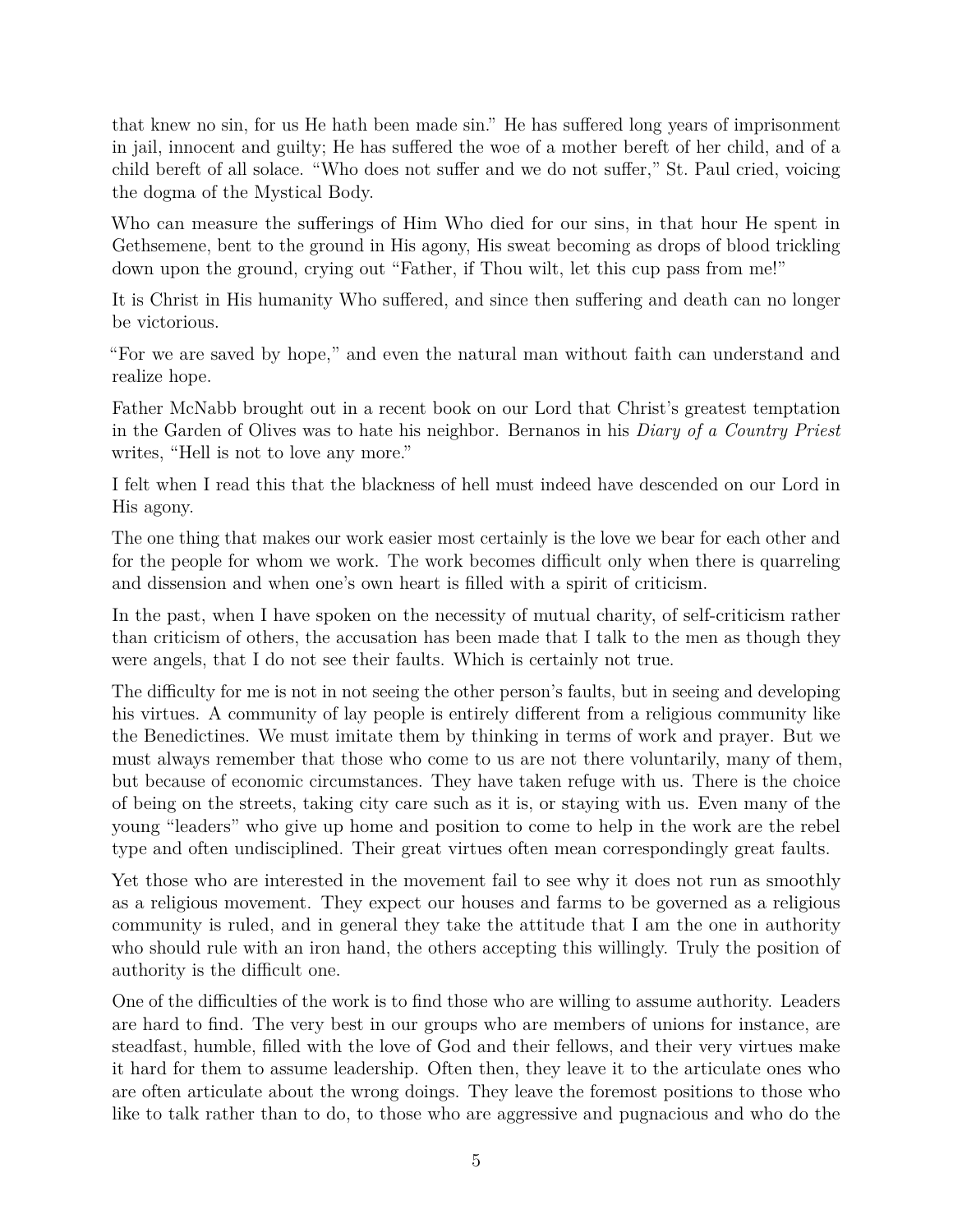movement harm rather than good. If they are not saying the wrong thing, enunciating the wrong ideas–being politicians in other words—then they are *saying* but not *doing,* and even doing contrary to what they are saying.

There are those leaders in the movement who think they believe in the idea of personalism, of everyone doing as he would have the other fellow do, being what he would have the other fellow be. They think they are doing right because they do not "give orders," or *dictate.* On the other hand, woe to anyone else who goes ahead and does something which he believes should be done. Such a show of initiative means that the offending one has not acknowledged their leadership by asking permission (and very often it would not be given, as not being the proper time for the activity in question). If the others meekly submit to this and stop doing, they are discontented and unhappy at not being able to work for the movement and feel that the idea of personal responsibility has been denied. If they argue the point there is dissension. And if I intervene, even unwittingly, not knowing that there has been a dispute, and say as I think about an activity, "Yes, go ahead, that is a splendid idea," then the immediate leaders claim that I am interfering with their authority and leading others to disregard it. My job is to smooth over differences and to get people to co-operate with each other and not to be surprised that I am always putting my foot in it.

But the worst task of all is to try to correct people's wrongdoing in the way of direction and co-operation, by the positive method rather than the negative one of merely fault-finding; to uphold the ideal, to keep working toward that, rather than to discourage by pointing out all the things that are wrong.

It is human to dislike being found fault with. If you point out faults, rather than point out the better way of doing things, then the sting is there, and resentments and inactivity are the results. "What's the use of doing anything, it's all wrong!" Such childishness! But human beings are like that, and we must recognize their faults and try in every possible way to bring out their virtues.

On a visit to a group, there are always a half dozen who are filled with complaints (usually these are steady workers who have been with us for years and feel that they are a part of the whole movement). If you try to turn their criticisms so as to change their attitude of mind, you are refusing to listen to them. You don't give them a chance to show you how wrong everything is. You don't know what is going on. It is in vain that you assure them you do know what is going on, just how faulty different ones have been. No, that is not enough, if you treat all with equal patience, then you are not paying any attention to the complaints. Positive work to overcome obstacles such as people's temperaments is not enough for the fault-finders. They want recriminations and reprimands. "You are going to let him get away with that?" is the cry, when you try by courtesy and sympathy and respect to draw people together and induce co-operation.

It is very trying to receive so many complaints and not to be able to do anything about them. Those who do not complain and who try to work along the positive method are accused of being yes-men, and those who tell on each other and who always have some tale of woe, are informers. So in either case there is trouble.

If I were in a position of responsibility in charge of only one place, perhaps different methods